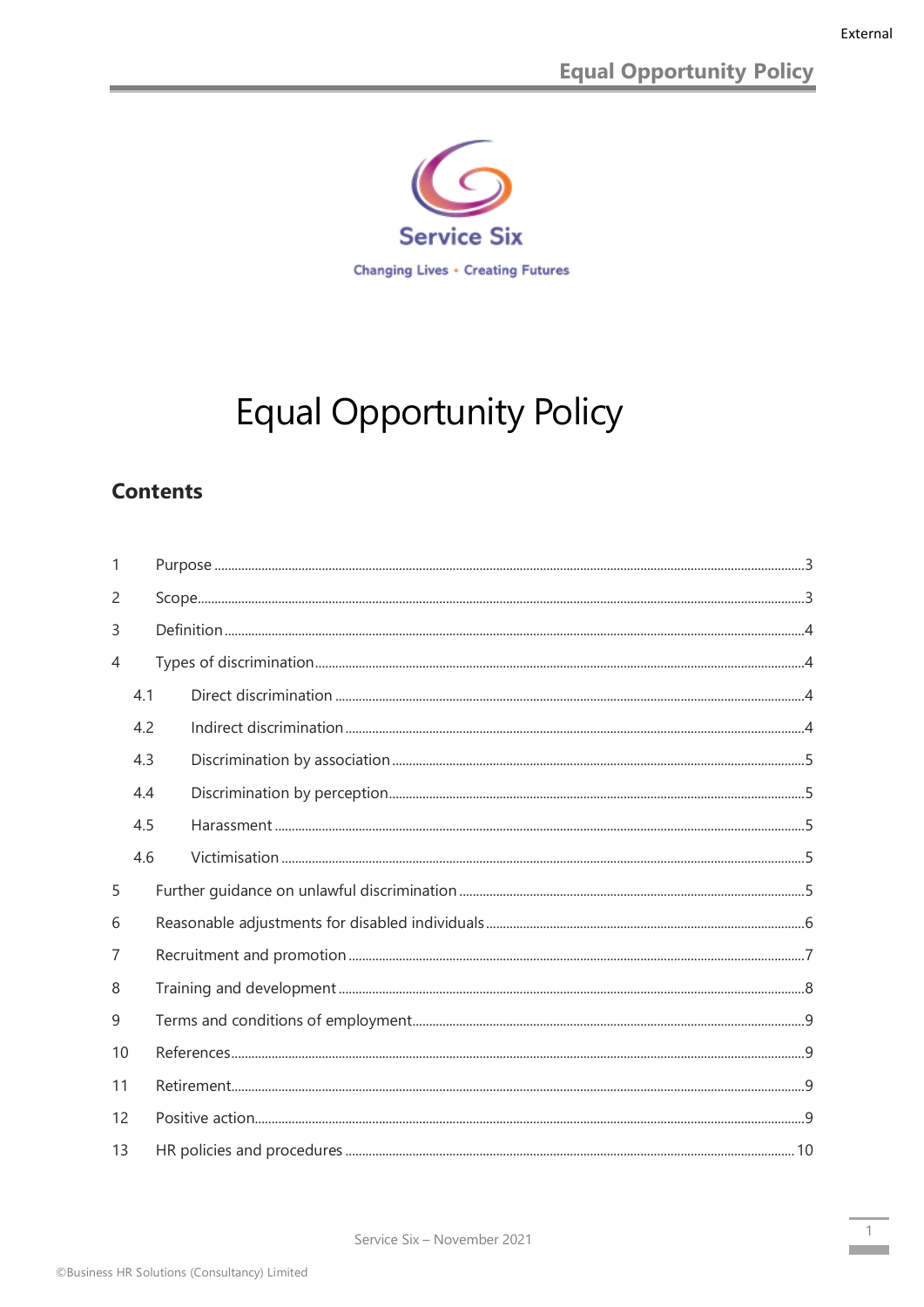# **Equal Opportunity Policy**

| 14 |      |  |  |  |  |  |
|----|------|--|--|--|--|--|
| 15 |      |  |  |  |  |  |
|    | 15.1 |  |  |  |  |  |
|    | 15.2 |  |  |  |  |  |
|    | 15.3 |  |  |  |  |  |
|    | 15.4 |  |  |  |  |  |
| 16 |      |  |  |  |  |  |
| 17 |      |  |  |  |  |  |
| 18 |      |  |  |  |  |  |
| 19 |      |  |  |  |  |  |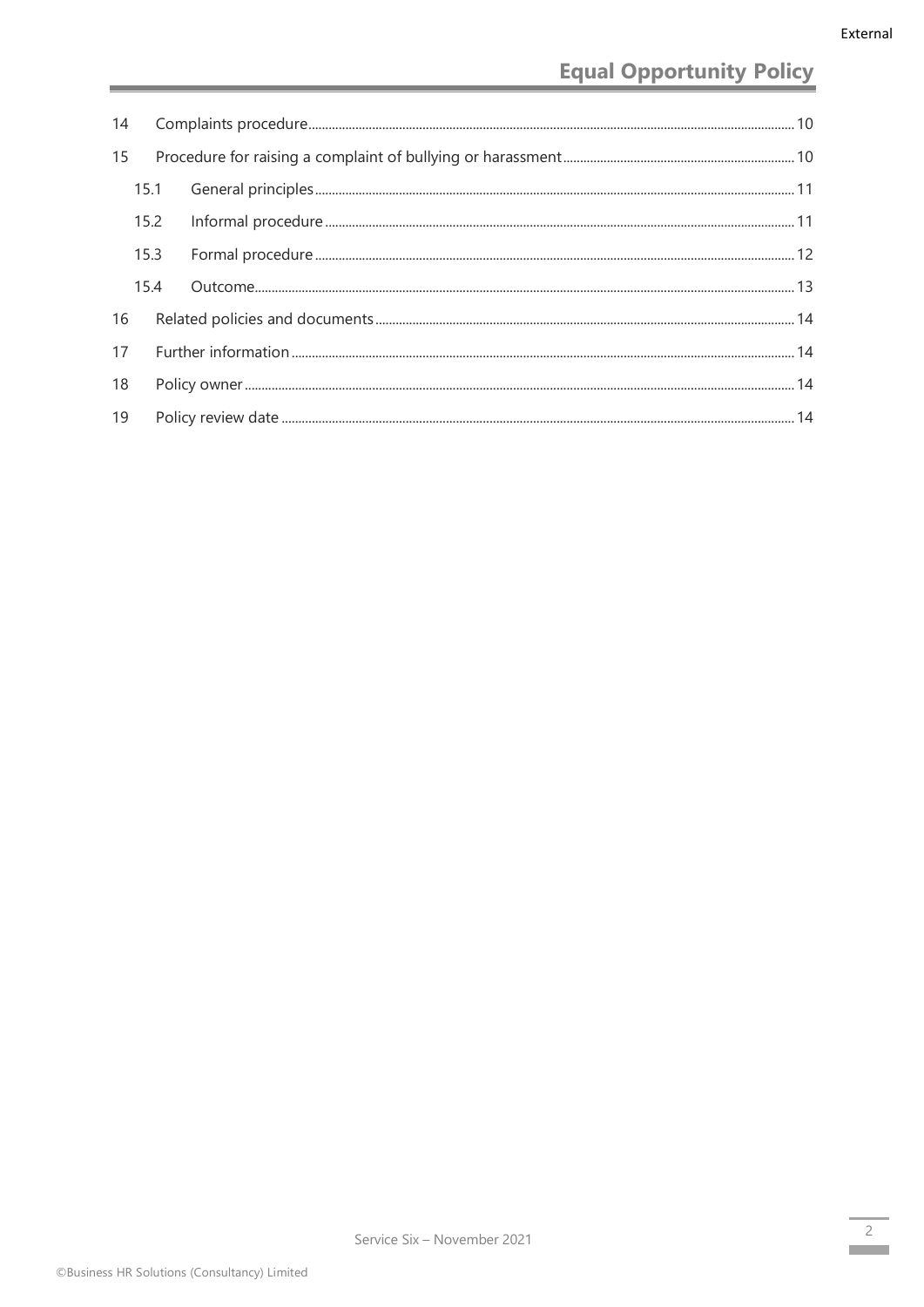#### <span id="page-2-0"></span>**1 Purpose**

- 1.1 We wholeheartedly support the principles of equal opportunity in employment and are opposed to all forms of unfair or unlawful discrimination. We will treat all job applicants, employees, service users, contractors and suppliers in the same way, regardless of any protected characteristic (age, disability, gender reassignment, marital or civil partnership status, pregnancy or maternity, race (including nationality, ethnic or national origin), religion or philosophical belief, sex or sexual orientation).
- 1.2 We seek to promote equal opportunity in job adverts and recruitment, induction, employment, pay and benefits, training and career development (including promotions), terms and conditions of service, and also when managing any grievance or disciplinary issues. This policy can also apply to relationships with suppliers and contractors, as well as to potential employees.
- 1.3 The responsibility for observing the law and operating this policy lies with the CEO, but the policy can only work effectively with the support and commitment of all colleagues.
- 1.4 We believe that everyone has the right to be treated fairly and with dignity and respect at work, and to work without fear of discrimination, bullying or harassment. We welcome diversity amongst our staff, sub-contractors and visitors, recognising that individuals from a wide range of backgrounds and experience can contribute a wealth of experience to achieving our objectives.
- 1.5 We will regularly review this policy to ensure its continuing compliance with relevant employment legislation and the continuing success of its implementation by:
	- ensuring there are no suspected practices in breach of this policy
	- ensuring that selection for promotion, training, work allocation etc. is carried out in a nondiscriminatory manner
	- promoting a harmonious working environment and eliminating discrimination and harassment.
- 1.6 This policy is not contractual, but aims to set out how we normally deal with such issues. This policy does not form part of any employment contract and its contents are not to be regarded by any person as implied or express terms to any contract made with us. We reserve the right to amend and update this policy at any time.

#### <span id="page-2-1"></span>**2 Scope**

2.1 This policy applies to all employees, including those on part-time, apprentice, fixed-term and job-share contracts, as well as casual workers and agency staff.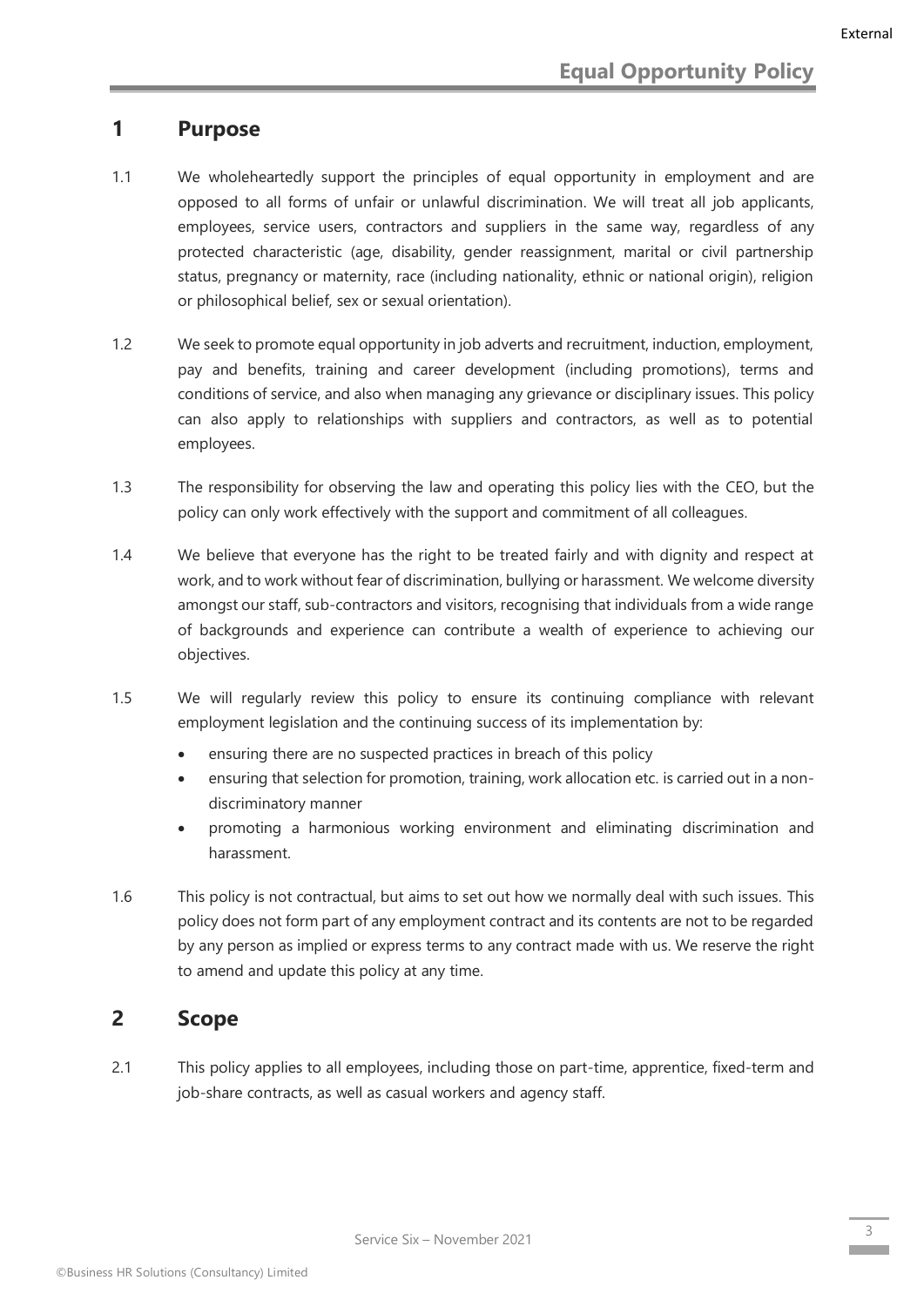- 2.2 All employees also have a responsibility to apply good equal opportunity practices across our business. All employees, irrespective of their job or seniority, should familiarise themselves with this policy, and be aware of their responsibility and role in promoting equality of opportunity and not discriminating unfairly or harassing colleagues, job applicants or exemployees, nor encouraging others to do so or tolerating such behaviour. Employees are also encouraged to challenge any unacceptable behaviour should they either witness it or experience it directly. Disciplinary action, including dismissal, may be taken against any employee found guilty of unfair discrimination, harassment and/or victimisation.
- 2.3 Employees should be aware that not only are we, as the employer, liable for any cases of discrimination or harassment that occur, but individuals also may be held personally liable for their own acts and behaviour.
- 2.4 Managers are responsible for ensuring that fair treatment of all individuals is effected within their department and/or section on a day to day basis, with particular reference to recruitment, selection, training and development opportunities and work allocation.
- 2.5 We will also obtain commitments from other persons or organisations such as consultants, subcontractors or agencies that they will also comply with this policy in their dealings with us and our employees.

# <span id="page-3-0"></span>**3 Definition**

3.1 Discrimination is unequal or different treatment which leads to one person being treated more or less favourably than others are, or would be, treated in the same or similar circumstances. It is unlawful if the less favourable treatment is on the grounds of a "protected characteristic" (age, disability, gender reassignment, marital or civil partnership status, pregnancy or maternity, race (including nationality, ethnic or national origin), religion or philosophical belief, sex or sexual orientation).

# <span id="page-3-1"></span>**4 Types of discrimination**

#### <span id="page-3-2"></span>**4.1 Direct discrimination**

4.1.1 This occurs when a person or a policy treats a person less favourably on the grounds of a protected characteristic.

#### <span id="page-3-3"></span>**4.2 Indirect discrimination**

- 4.2.1 This is where the application of a policy, criterion or practice (PCP) is such that:
	- it is detrimental to a considerably larger proportion of people from the group that the person belongs to
	- the employer cannot justify the need for the application of the policy on a neutral basis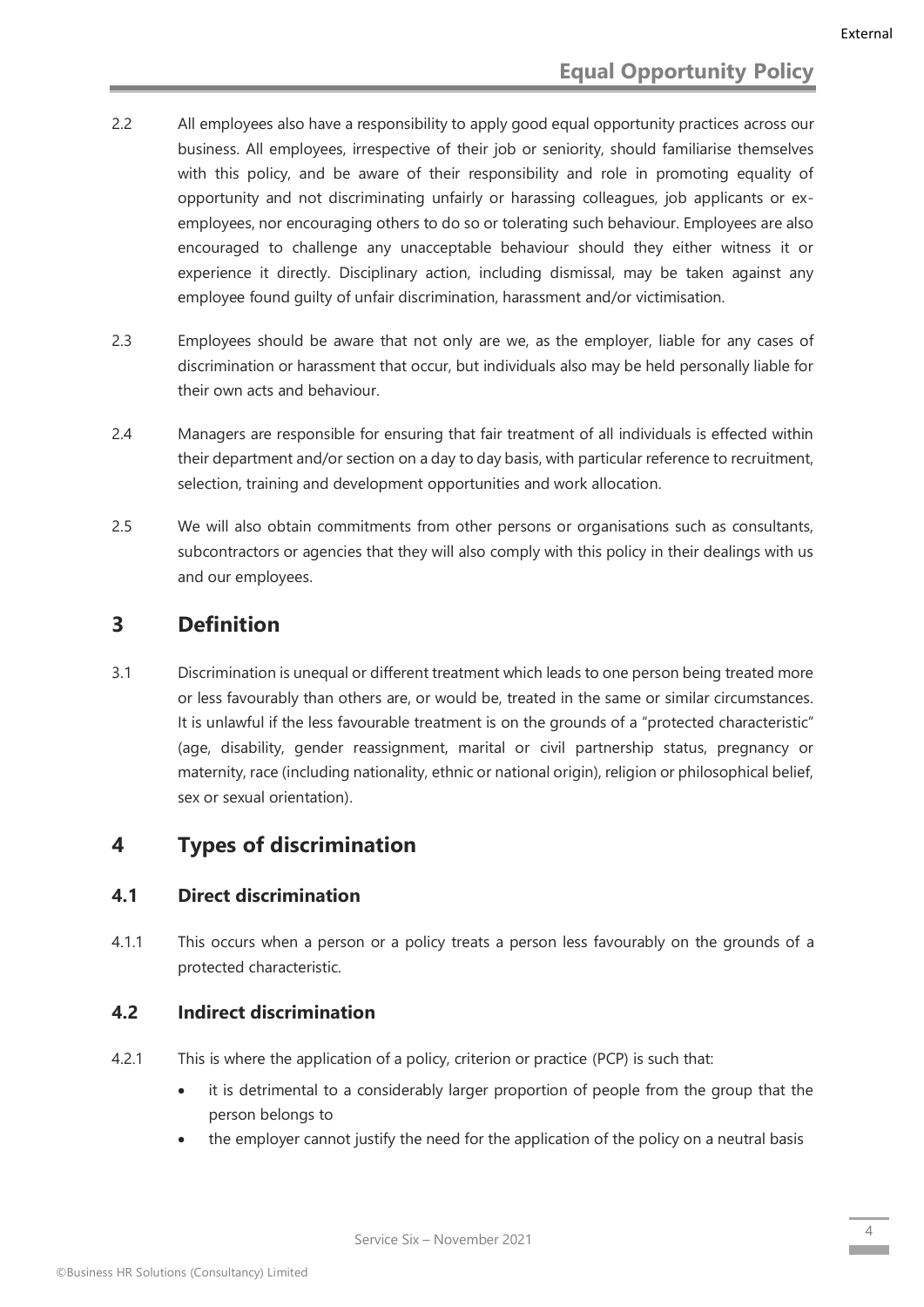• the person to whom the employer is applying it suffers detriment from the application of the policy.

#### <span id="page-4-0"></span>**4.3 Discrimination by association**

4.3.1 This is discrimination against a person because they associate with someone who possesses a protected characteristic (eg discrimination against an employee who is not disabled themselves, but who has a disabled child).

#### <span id="page-4-1"></span>**4.4 Discrimination by perception**

4.4.1 This is discrimination against a person because the discriminator perceives the person possesses that protected characteristic, even if the perception is incorrect.

#### <span id="page-4-2"></span>**4.5 Harassment**

4.5.1 This occurs when a person is subjected to unwanted conduct that has the purpose or effect of violating their dignity or creating an intimidating, hostile, degrading, humiliating or offensive environment for that person. Harassment can be regarded as behaviour that is offensive, frightening or in any way distressing and it is the impact on the individual that is important. It may be intentional, obvious or violent, but it can also be unintentional or subtle and insidious.

#### <span id="page-4-3"></span>**4.6 Victimisation**

4.6.1 Victimisation occurs when a person is treated less favourably because they have committed or intend to commit a "protected act". "Protected acts" include previous legal proceedings brought against the employer or the perpetrator, or the giving of evidence at a disciplinary or grievance hearing or at tribunal, or making complaints about the perpetrator or the employer or their alleged discriminatory practices.

# <span id="page-4-4"></span>**5 Further guidance on unlawful discrimination**

- 5.1 **Age –** note that this covers both young and older people, and also their perceived age. Agerelated bands are still however permitted in the National Minimum Wage bands and when calculating statutory redundancy payments.
- 5.2 **Disability** it is unlawful to treat a disabled person unfavourably because of something 'arising in consequence of their disability'. Reasonable adjustments (see below) must be made if these would enable the disabled person to access any services or the ability to be employed, trained, or promoted to the same extent as a non-disabled person. A disabled person is defined as: *"someone who has a physical or mental impairment that has a substantial and long term adverse effect on their ability to carry out normal day-to-day activities".*
	- "substantial" means neither minor nor trivial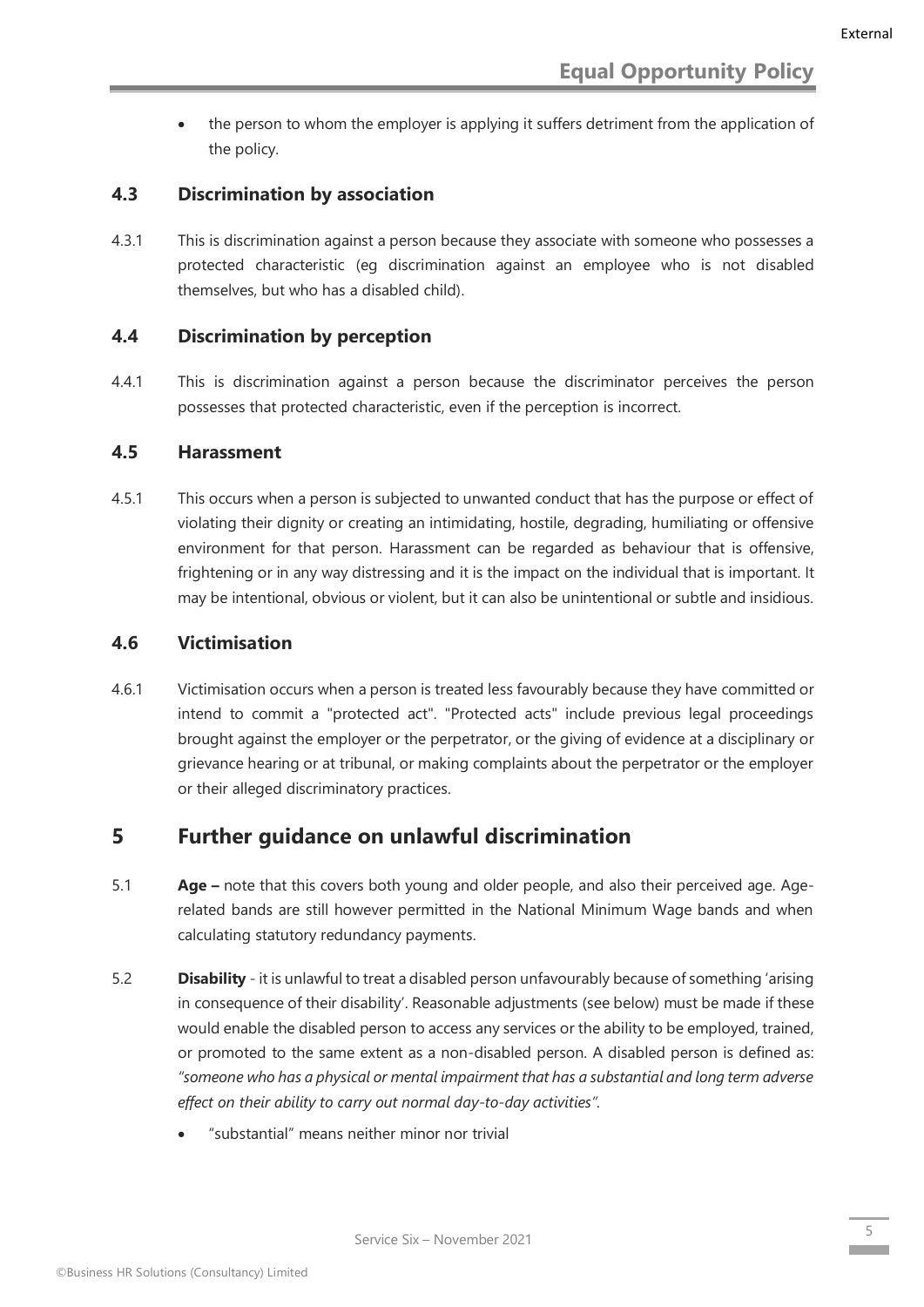- "long term" means that the effect of the impairment has lasted or is likely to last for at least 12 months (there are special rules covering recurring or fluctuating conditions)
- "normal day-to-day activities" include everyday things like eating, washing, walking and going shopping.

People with progressive conditions, such as HIV, cancer and multiple sclerosis, are covered from the point of diagnosis rather than from the point when the condition has some adverse effect on their ability to carry out normal day-to-day activities.

- 5.3 **Race** this includes colour, nationality and ethnic origin. It is unlawful to treat a person less favourably on grounds of the colour of someone's skin, nationality or ethnic origin.
- 5.4 **Religion or belief** this covers not only any religion, religious belief or similar philosophical belief but also the lack of any religion or belief. A philosophical or political belief is not covered unless it is similar to a religious belief.
- 5.5 **Sex** this covers both men and women. However, in the field of employment, a Genuine Occupational Requirement (GOR) can be lawful if a person of a particular gender is specifically required for a job.
- 5.6 **Sexual orientation** this covers any sexual orientation, including homosexual, heterosexual and bisexual.
- 5.7 **Part-time workers** –a part-time worker is defined as someone who is 'not identifiable as a full-time worker'. Part-time workers are entitled to be treated on the same basis and are entitled to the same benefits, pro-rata, as their full-time colleagues.
- 5.8 **Fixed-term employees**  a 'fixed-term employee' is one with a contract of employment which is due to end when a specified date is reached, a specified event does or does not happen or a specified task has been completed. It is unlawful to treat a fixed-term employee less favourably than a comparable permanent employee, unless this is objectively justifiable. The use of successive fixed term contracts for any individual is limited to four years.
- 5.9 **Equal pay** men and women should receive equal pay for work of equal value where work is the same or rated as equivalent regardless of the hours worked.
- 5.10 **Genuine Occupational Requirement (GOR)** in very limited circumstances it will be lawful to treat people differently if it is a genuine occupational requirement that the job holder must possess a particular protected characteristic. When deciding if this applies, we will consider the nature of the work and the context in which it is carried out.

# <span id="page-5-0"></span>**6 Reasonable adjustments for disabled individuals**

6.1 All employers have a duty to consider and make reasonable adjustments to facilitate the employment of a disabled person. These may include: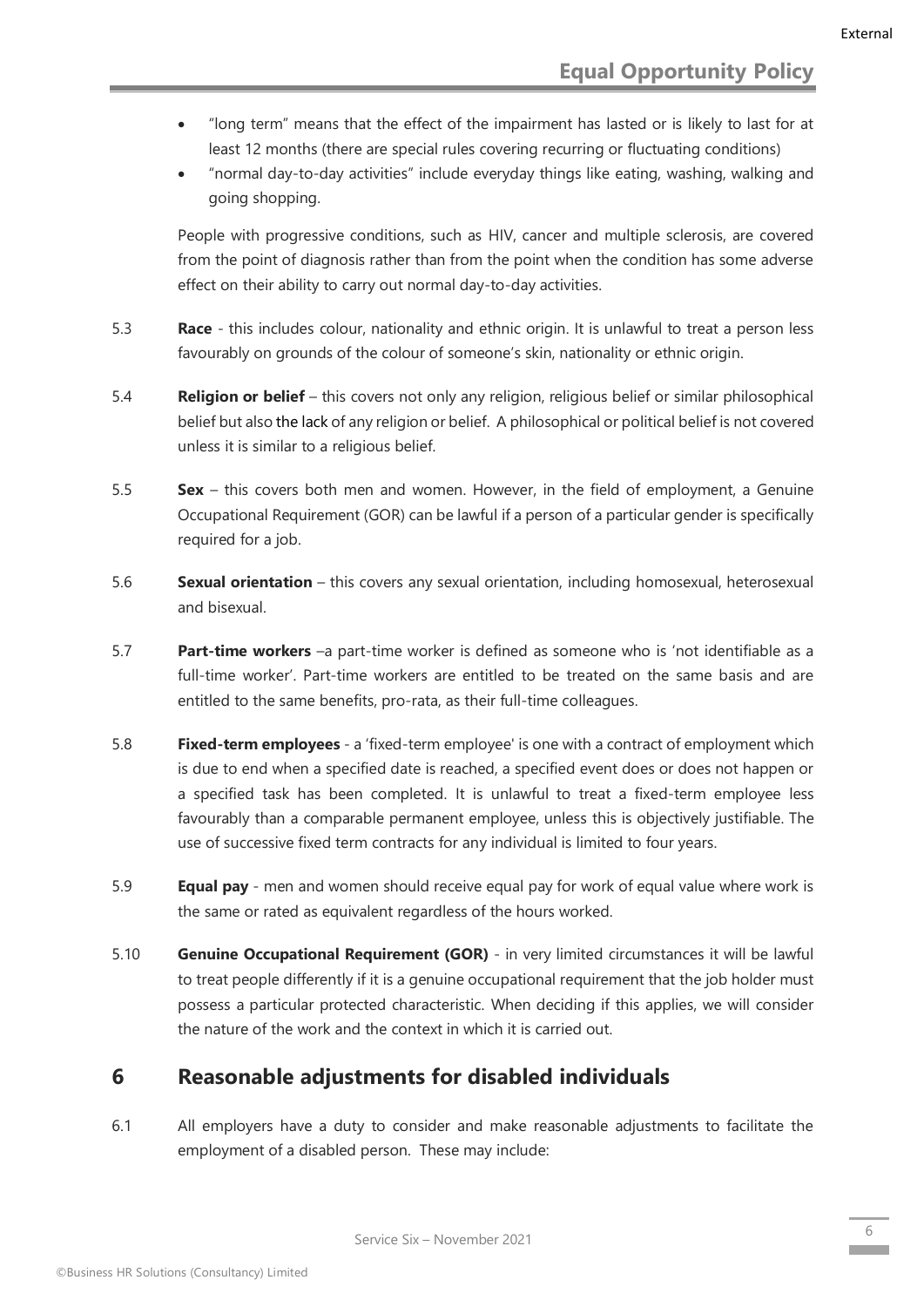- making adjustments to premises
- re-allocating some of a disabled employee's duties
- transferring a disabled employee to a role better suited to their ability
- relocating a disabled employee to a more suitable office or location
- giving a disabled employee time off work for medical treatment or rehabilitation
- providing training or mentoring for a disabled employee
- supplying or modifying equipment, instruction and training manuals for disabled employees.
- 6.2 We will consider and make any other reasonable adjustment to the employment arrangements or our premises if these substantially disadvantage a disabled employee or a disabled applicant. However, a number of factors will be taken into account in deciding if it is reasonable to make any changes. These include:
	- the extent to which an alteration will improve the situation for the disabled employee or applicant
	- how easy it is to make the change
	- the cost of the measure, both financially and in terms of the disruption it will cause
	- our resources
	- any financial or other help that may be available.
- 6.3 If an employee has a disability, or becomes disabled during the course of their employment, and feels that any such adjustments are appropriate, they should discuss this with their manager in the first instance.

# <span id="page-6-0"></span>**7 Recruitment and promotion**

- 7.1 Our recruitment and promotion process must result in the selection of the most suitable person for the job, whether this on a full-time, part-time, casual, temporary, seasonal or contract basis. Our focus is on the skills, abilities, qualifications, aptitude and potential of individuals to do their jobs.
- 7.2 We will ensure that our job adverts encourage applications from all suitably qualified and experienced people, through either internal and/or external advertising.
- 7.3 All adverts will be carefully worded to ensure that no intent of either direct or indirect discrimination is interpreted nor is there indication of stereotyping of roles. They will normally state "We are an equal opportunity employer and value diversity". When advertising a position which has traditionally been done by one sex, adverts should specify they are open to both sexes.
- 7.4 Job descriptions will properly reflect the responsibilities of the jobholder and person specifications will include only requirements that are necessary and justifiable for the effective performance of the job.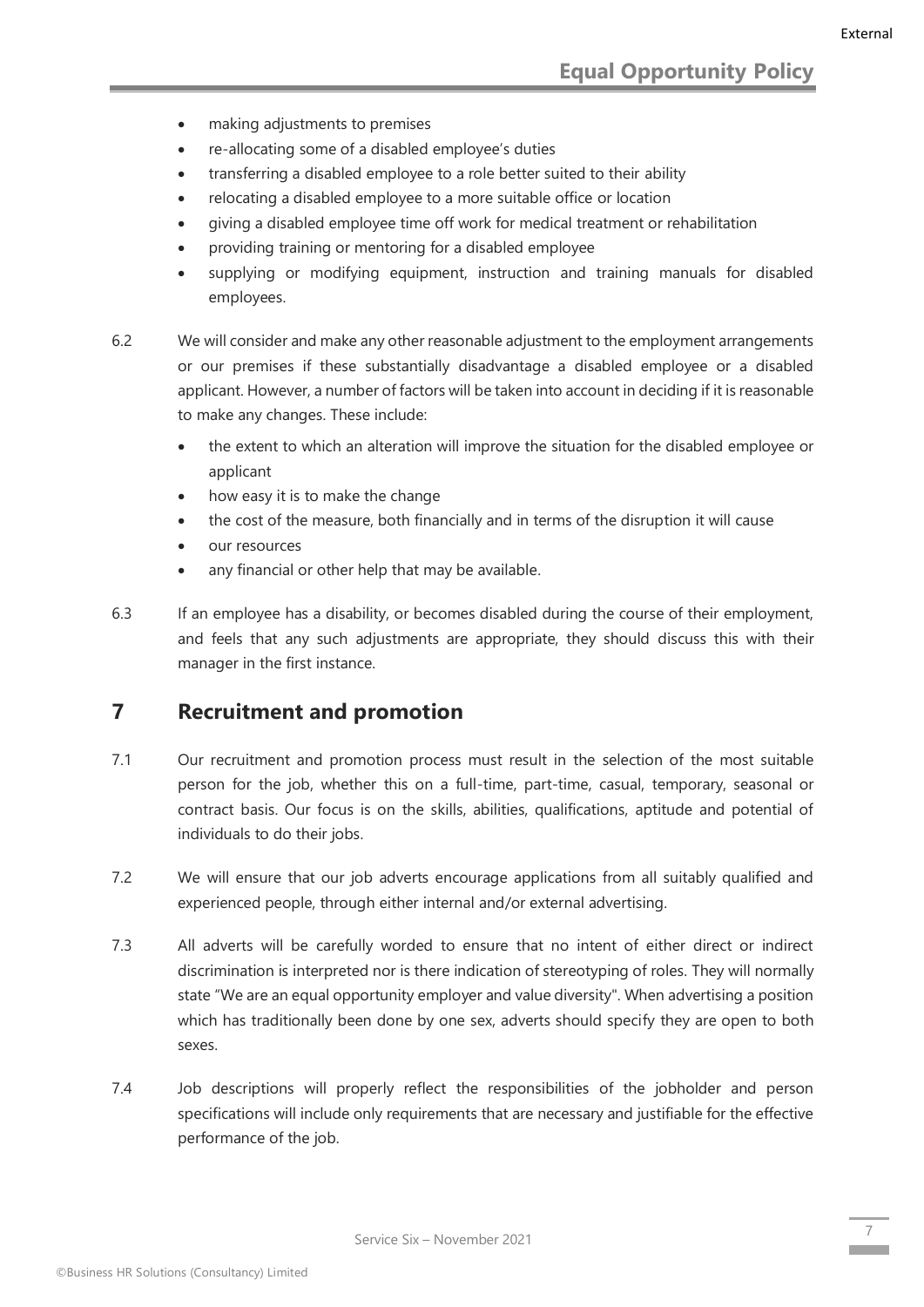- 7.5 Selection criteria and procedures are intended to ensure that individuals are selected, promoted and treated on the basis of their individual relevant merit, ability and suitability for the post. Membership of an under-represented group will not influence the appointment. Shortlisting and interviewing will normally be carried out by more than one person, to minimise the risk of conscious or unconscious bias.
- 7.6 The selection process will be carried out consistently for all jobs at all levels and will be fair and non-discriminatory. Interviews will be undertaken with an unbiased approach towards candidates and only questions which relate to the job and which are non-discriminatory will be asked. Questions about marriage plans; family intentions; religious or political commitments (unless a Genuine Occupational Requirement applies to the vacant role); caring responsibilities (unless such questions are directly relevant to assessing a candidate's experience of the duties of the particular vacancy); intention to join our pension scheme or to opt out; or about any other issues which may give rise to suspicions of unlawful discrimination should not be asked. Selection tests will be specifically related to the job and measure an individual's actual, or inherent, ability to do or train for the job.
- 7.7 All information provided by applicants will be treated as confidential and their details will be stored and processed in line with the requirements of data protection legislation.

#### <span id="page-7-0"></span>**8 Training and development**

- 8.1 We are committed to ensuring equality of opportunity in terms of access to training to increase employees' knowledge and skills and to provide them with opportunities to develop their potential.
- 8.2 All employees are encouraged to discuss their career prospects and training needs with their manager on a regular basis. Opportunities for promotion and training will be communicated and made available to everyone on a fair and equal basis.
- 8.3 The provision of training will be reviewed to ensure that part-time workers, shift or remote workers or those returning to work following a break are able to benefit from training.
- 8.4 It is our policy not to unfairly discriminate in the provision of training. No age limits apply for entry to training or development schemes - these are open to all employees.
- 8.5 We will ensure that this aim is implemented through:
	- continuous review and updating of training courses and literature
	- ensuring training materials are free from bias and do not discriminate, eg by showing minority groups or disabled people in lower skilled roles only
	- ensuring promotion and transfer criteria are justifiable
	- ensuring assessment criteria are clear and unbiased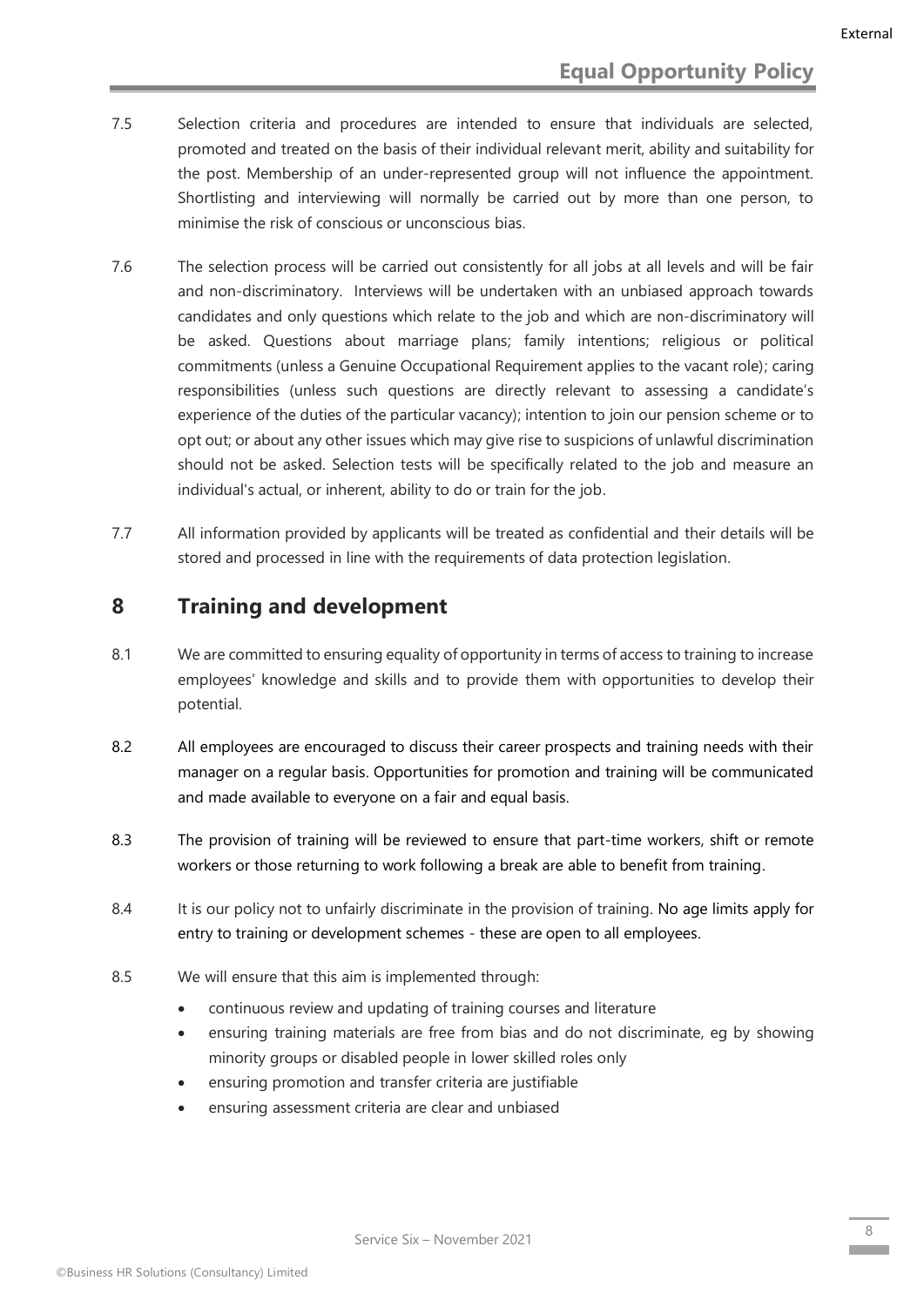- ensuring staff conducting appraisal interviews, salary reviews and bonus reviews are aware of their obligations to carry these out fairly and consistently in line with this policy.
- 8.6 Appropriate training will be provided to enable staff to perform their jobs effectively.

#### <span id="page-8-0"></span>**9 Terms and conditions of employment**

- 9.1 We will ensure that all our employment policies including compensation, benefits and any other relevant issues associated with terms and conditions of employment, are formulated and applied in such a way as to remove/minimise any discrimination on the grounds of a protected characteristic or indeed any other characteristic unrelated to the performance of the job.
- 9.2 These will be reviewed regularly to ensure there is no discrimination. Length of service as a qualifying criterion for additional or improved benefits will not exceed five years unless clearly justifiable.
- 9.3 Employees will not be subjected to any detriment if they wish to join our pension scheme, nor will they be offered any inducement not to do so. This would include refusing promotion or training to someone who decided not to opt-out, or refusing or reducing a pay increase if it would bring the worker within the band of earnings that would make them eligible for autoenrolment etc.

#### <span id="page-8-1"></span>**10 References**

10.1 We will not discriminate against individuals who have left our organisation, either by failing to provide references that are based on accurate, factual information or by failing to provide a reference when we would normally do so.

# <span id="page-8-2"></span>**11 Retirement**

11.1 We have no fixed retirement age and anyone who wishes to work beyond State Pension Age may choose to do so.

# <span id="page-8-3"></span>**12 Positive action**

- 12.1 We recognise that passive policies will not reverse the discrimination experienced by many groups of people. To this end, if certain groups are under-represented within our business we may actively seek to encourage applications from those groups.
- 12.2 The decision as to which applicant is offered a post (either recruitment or promotion) must be based entirely on the merit of the individual. However, where two candidates are equally qualified and suitable in all other respects, we may decide to offer the post to a candidate who is from a group that is under-represented in our workforce at that particular level.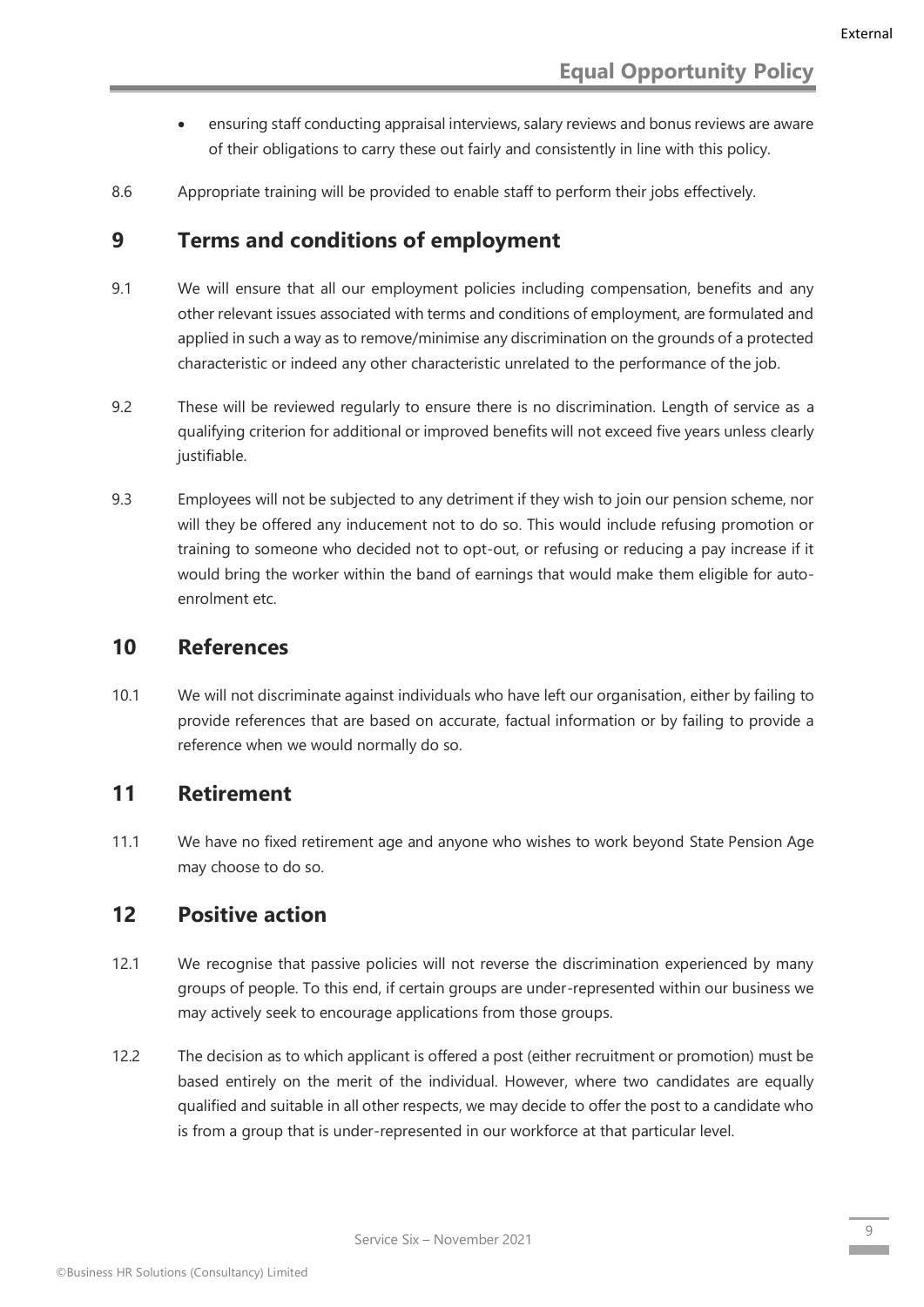# <span id="page-9-0"></span>**13 HR policies and procedures**

- 13.1 Our HR policies and procedures will be reviewed regularly to improve, amend or adapt current practices to promote equality of opportunity within our business.
- 13.2 Relevant data will be collected to support this, and to provide the basis for taking appropriate positive steps to eliminate unlawful direct and indirect discrimination. Personal details provided by employees or job applicants for the purposes of equal opportunity monitoring are confidential and will be kept apart from all other records and not used for any other purpose.

#### <span id="page-9-1"></span>**14 Complaints procedure**

- 14.1 Harassment, discrimination and bullying will not be tolerated. We recognise that making a complaint can be embarrassing and stressful. Sometimes the complainant simply wants the conduct or behaviour to stop and sometimes they want stronger action to be taken and therefore to take account of this we offer various routes of action.
- 14.2 Employees who believe they have been discriminated against should bring this to our attention as soon as possible. In the first instance, they are encouraged to do this informally, but where it has not been possible to resolve this informally, or where the matter is particularly serious, they are advised to use our grievance procedure. An employee who, in good faith, brings a complaint of discrimination must not be victimised or less favourably treated as a result. (However, false allegations that are found to have been made in bad faith will be dealt with under our disciplinary procedure.)
- 14.3 When dealing with general disciplinary matters, care is to be taken that employees or workers who have, are perceived to have, or are associated with someone who has, a protected characteristic, are not dismissed or disciplined for performance or behaviour which could be overlooked or condoned in other employees or workers.
- 14.4 Any individual who feels that he/she has been subjected to bullying, or harassment should refer to our bullying and harassment policy. Equally, anyone who witnesses incidents of bullying or harassment should report this to his/her manager or an appropriate senior member of staff.

# <span id="page-9-2"></span>**15 Procedure for raising a complaint of bullying or harassment**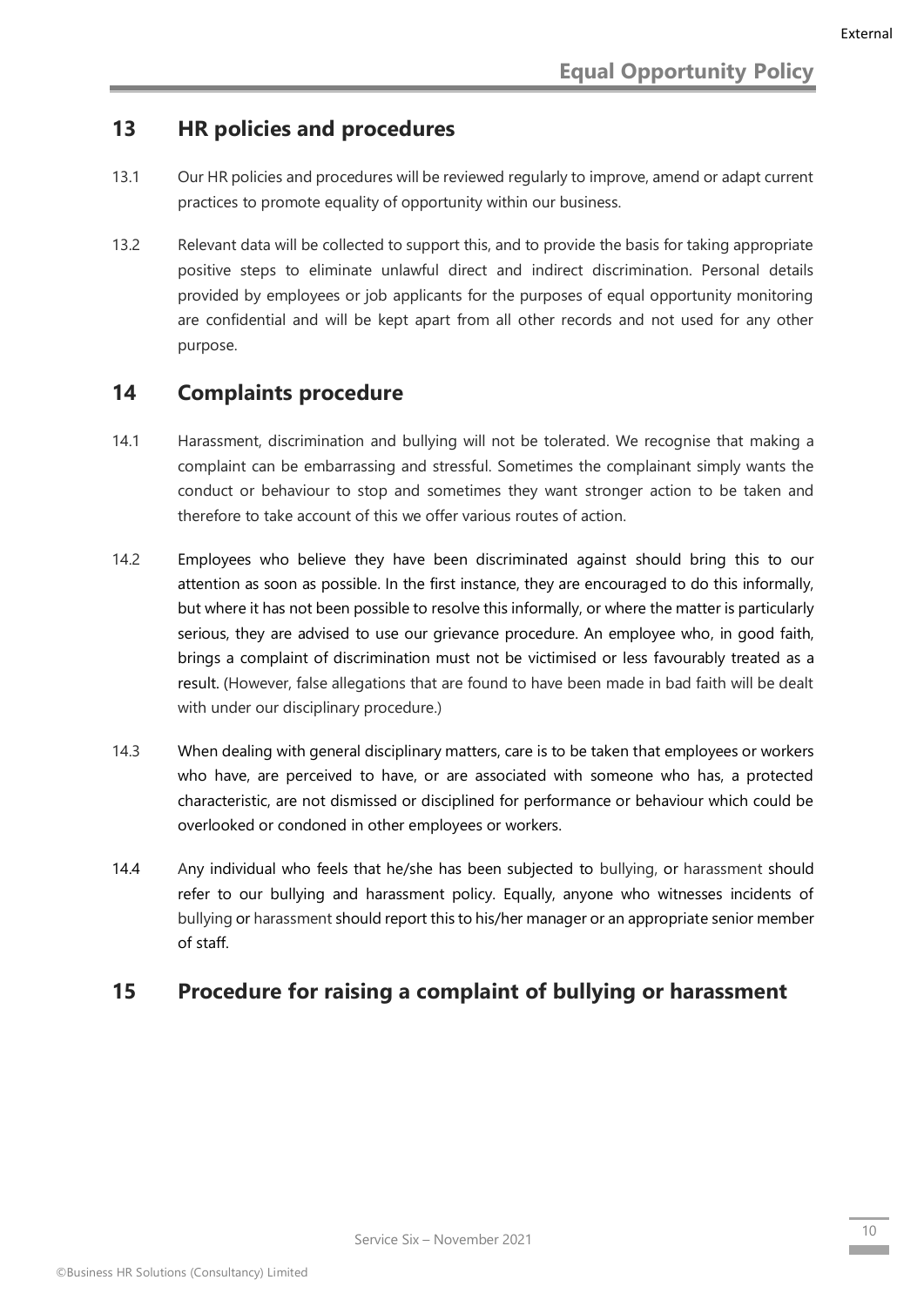#### <span id="page-10-0"></span>**15.1 General principles**

- 15.1.1 Bullying and harassment will not be tolerated. We recognise that making a complaint can be embarrassing and stressful. Sometimes the complainant simply wants the conduct or behaviour to stop and sometimes they want stronger action to be taken. To take account of this, and to encourage employees and workers to discuss any problems in confidence with someone they trust and feel comfortable talking to, this procedure has various routes for action.
- 15.1.2 An employee or worker who thinks they are being bullied or harassed should either initially address the matter informally with their manager, or formally by following the procedure set out below. No judgements will be made about any complaints based on the course of action the employee or worker chooses to adopt.
- 15.1.3 Each complaint will be handled in strict confidence and with impartiality and will be promptly and thoroughly investigated. As any complaint of this nature will be regarded as serious it may be that the alleged offender will be suspended whilst the complaint is being investigated.
- 15.1.4 Anyone who brings a complaint of bullying or harassment will not suffer victimisation for having brought the complaint.
- 15.1.5 If any employee raises a complaint, that upon investigation, is proven to be deliberately malicious, then that employee will become the subject of disciplinary action. Any employee found to be in breach of this procedure will be subject to disciplinary action, which may lead to dismissal.

#### <span id="page-10-1"></span>**15.2 Informal procedure**

- 15.2.1 It is usually best to try and sort things out quickly and as close to the problem as possible. Therefore, it may be sensible to try to resolve an issue informally by approaching the person directly, and making it clear to them that their behaviour is unwelcome, explain the effect that it is having and that it should stop.
- 15.2.2 Any employee or worker who does not want (or who does not feel able) to do this, particularly if feeling bullied or intimidated, or if they would find it too embarrassing, may speak with their manager. As a result of the advice, they may then feel able to approach the person directly, or may be willing to do so with support. Alternatively, the manager or one of similar seniority, may be requested to approach the person on their behalf - this approach may be more effective if the perpetrator is a service user or business contact.
- 15.2.3 If the employee or worker chooses to address their concerns directly with the person concerned, they should be clear and assertive. They may find it helpful to ask a colleague to be with them in a support role. Alternatively, they could put their issue in writing to the alleged harasser.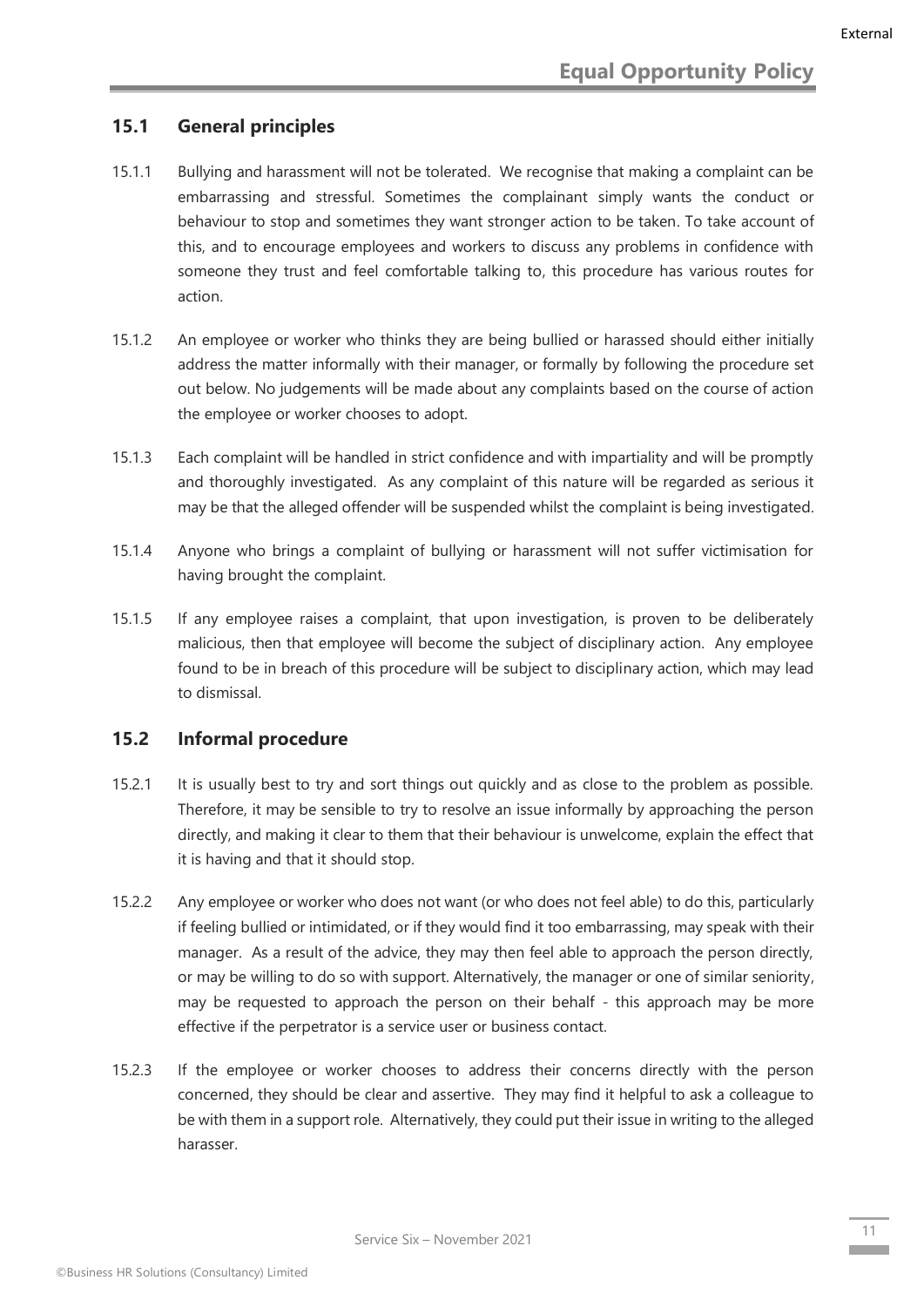- 15.2.4 The employee or worker may wish to keep a written record of the details of any incidents of perceived bullying (including date; time; place; name of person allegedly harassing the individual; what happened including verbatim quotes of relevant comments where possible; how the individual felt at the time; names of any witnesses and any action taken), and retain any texts, emails, voice messages or other evidence that may support his/her allegations.
- 15.2.5 If they do not wish to deal with this informally, or if informal steps have failed to resolve the problem, they can raise the matter in line with the formal procedure below and if necessary assistance should be sought.

#### <span id="page-11-0"></span>**15.3 Formal procedure**

- 15.3.1 A formal complaint may be made to either the employee or worker's immediate line manager or to another manager of similar seniority.
- 15.3.2 The formal complaint should be detailed in writing and submitted without unreasonable delay.
- 15.3.3 It should contain the reasons for the complaint and all relevant facts surrounding the matter, including relevant dates, names and witnesses. The employee or worker should also indicate what we should do and any other suggestions or information that will assist in resolving the issue. Whilst recognising the employee or worker's feelings and the effect the alleged behaviour may have had, it is important to establish the facts and he/she will be asked to provide details of the allegations, ie:
	- what happened
	- where it occurred
	- when did it occur
	- who was involved
	- was this the first incident
	- were there any witnesses
	- whether any action has been taken previously to prevent further repetition of the behaviour.
- 15.3.4 In all circumstances, a full investigation will be undertaken as quickly as possible to establish the facts and decide upon the appropriate course of action.
- 15.3.5 The employee or worker may be supported throughout the process and at any meetings by a colleague of their choice.
- 15.3.6 The person investigating the complaint will be sensitive and will take care not to phrase questions in a way that implies that the bullying and or harassment may in some way have been directly or indirectly invited and to avoid remarks that appear to trivialise the experience or suggest that it was imaginary. The intention of the alleged bully / harasser is irrelevant, it is the effect on the complainant that is important.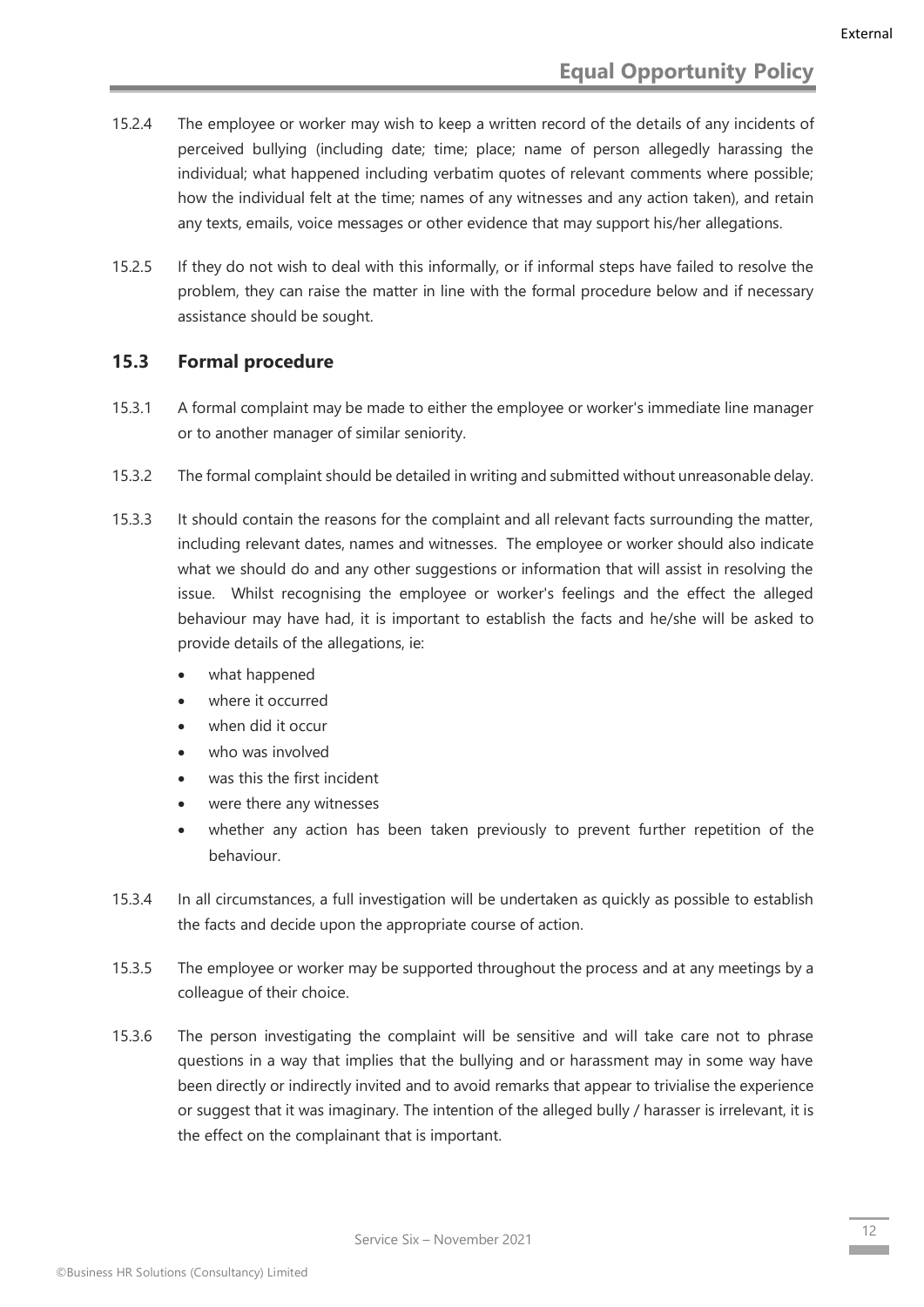- 15.3.7 Consideration will be given as to whether the alleged bully /harasser should be redeployed temporarily, or suspended on full pay or whether reporting lines or other managerial arrangements should be altered pending the outcome of the investigation.
- 15.3.8 All parties involved in the investigation are expected to respect the need for confidentiality. Failure on the part of any employee involved (whether the recipient, perpetrator or a witness) will be considered a disciplinary offence.
- 15.3.9 Copies of statements made by witnesses will be made available to both the person making the complaint and the alleged bully /harasser, but the names of the witnesses may be withheld if they request to remain anonymous and particularly if they have a genuine belief of fear of reprisal.

#### <span id="page-12-0"></span>**15.4 Outcome**

- 15.4.1 Where the person in charge of dealing with the complaint believes, after investigation, that bullying or harassment may have taken place, if the alleged bully/harasser is an employee, they will invoke the disciplinary procedure to ensure that the employee accused of this behaviour has every opportunity to defend or explain their actions. The employee will be entitled to be accompanied at any disciplinary hearing. Common responses to allegations of bullying and or harassment include denial or disbelief that the behaviour was offensive or was not welcome. None of this alters the fact that a complaint has been made which may lead to disciplinary action.
- 15.4.2 The severity of the penalty imposed upon an employee believed to be guilty of bullying and or harassment will be consistent with other disciplinary offences. Where the bully/harasser is given a warning short of dismissal, discussions will take place with the person making the complaint, and, where necessary, any reasonable steps will be taken to alter working practices to minimise contact between the affected employees.
- 15.4.3 An employee who receives a warning or is dismissed for bullying and or harassment may appeal against the penalty in accordance with our disciplinary procedure. In serious cases, for example rape or assault, criminal charges may be appropriate and it may be necessary to refer the case to the police.
- 15.4.4 As a general principle, the decision to progress a complaint rests with the employee. However, we have a duty to protect all employees and workers and we may pursue a complaint independently if we consider it is appropriate to do so.
- 15.4.5 Where the complaint is made against a client/customer supplier or other business contact, this will be investigated and such steps will be taken as are reasonably necessary to protect the employee or worker. The complainant should not be moved except at his/her request or in exceptional circumstances.